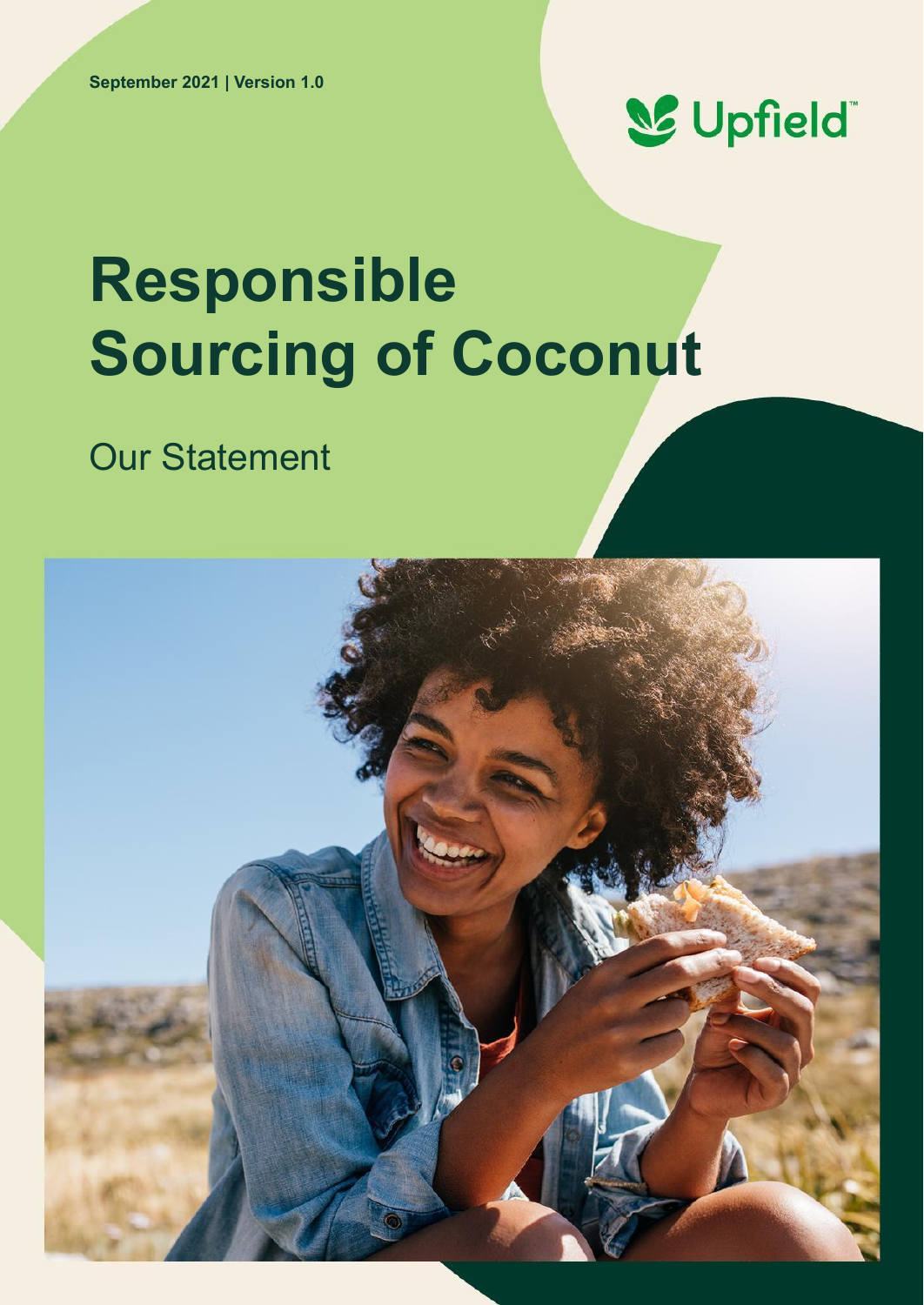### **S** Upfield

#### **Overview**

Coconuts are harvested from the coconut palm which is often referred to as the 'tree of life'. The white flesh (copra) is used to produce oil as well as milk, cream and flour, a range of by-products are made from the shells, husks, and leaves. As a versatile oil with a unique flavour, Upfield uses coconut in a wide range of products including our plant-based butters, margarines, creams and cheeses.

The coconut palm is a resilient, tropical plant, with a long, productive life span and comparatively low inputs. Coconuts are mainly grown and harvested by small scale farmers on family farms. Production is concentrated in the humid tropics, where the coconut sector contributes to the livelihood of about 5 million families in Indonesia and about 3.5 million coconut farmers in the Philippines.

Upfield recognises and shares the concerns about the potential economic, social, and environmental risks associated with coconut production. As global demand for coconut continues to grow, smallholder farmers lack the means to invest in replanting. Furthermore, new coconut plantations may drive deforestation, and risk impacting upon both precious ecosystems and smallholder livelihoods, without appropriate safeguards being put in place.

Unlike other ingredients we purchase such as palm oil, soybean oil and paper, coconut is largely a disaggregated crop, and there is currently no globally recognised scalable certification scheme for coconut-based products. Therefore, we will work with stakeholders across the value chain to improve transparency, develop common industry wide approaches to deliver positive impact, advocate for a sustainable coconut industry and innovate to ensure the principles laid out below are implemented throughout our supply chain for the coconut we purchase.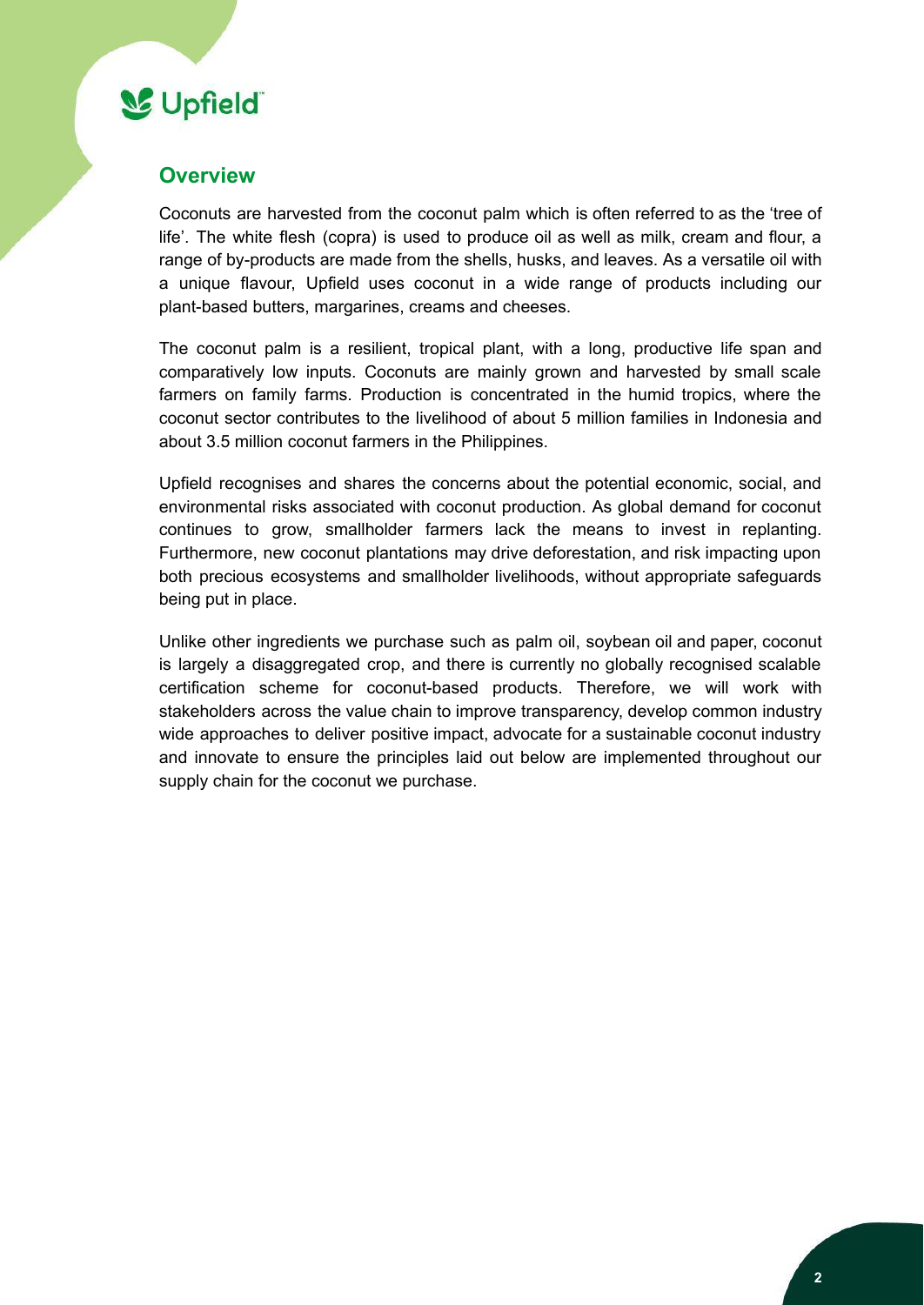**S**Upfield

### **Our Commitments**

Upfield is committed to the responsible and sustainable sourcing of all ingredients. In addition to meeting the requirements of our Business Partner Code of Conduct<sup>1</sup>, Responsible Sourcing Policy<sup>2</sup> and Human Rights Statement<sup>3</sup>, we expect our suppliers of coconut products to share our commitment to increase traceability, improve the livelihoods of coconut farmers, and to protect nature & ecosystems.

#### **TRACEABILITY AND TRANSPARENCY**

We are committed to ensuring traceability and transparency along complex supply chains to encourage good practices by farmers, middlemen and traders. We define "traceable" as the ability to trace product to a known origin - meaning jurisdiction, province, community, or farm level.

- We will work with suppliers who are transparent about their supply chains and periodically disclose the origin of the coconut we source.
- We expect our suppliers to share supply chain information and work to improve traceability and transparency in their supply chains.
- Our suppliers must adhere to Upfield's Responsible Sourcing Policy, which stipulates mandatory requirements on human rights, labour standards and the protection of workers.
- Suppliers must disclosure breaches of the Responsible Sourcing Policy and follow accepted grievance procedures to ensure the responsible handling of complaints or breaches.

#### **IMPROVE LIVELIHOODS**

We are committed to supporting initiatives that improve the livelihoods of coconut farmers. We will partner with our suppliers and support cross industry collaborations that seek to achieve the following outcomes.

- Increase smallholder access to services, information, and training to improve incomes and labour practices.
- Improve productivity and ensure future availability of crops through replanting, crop diversification, and training in sustainable agricultural practices.
- Enable access to technology to provide farmers with information on the market, and to improve harvesting and processing.
- We expect our suppliers to support initiatives and interventions that seek to deliver these outcomes. Suppliers should be able to demonstrate progress aligned with the Sustainable Coconut Charter or equivalent.

<sup>1</sup> [Upfield-Supplier-Code-of-Conduct-FINAL-10082020.pdf](https://upfield.com/wp-content/uploads/2020/10/Upfield-Supplier-Code-of-Conduct-FINAL-10082020.pdf)

<sup>2</sup> [Responsible-Sourcing-Policy.pdf \(upfield.com\)](https://upfield.com/wp-content/uploads/2019/05/Responsible-Sourcing-Policy.pdf)